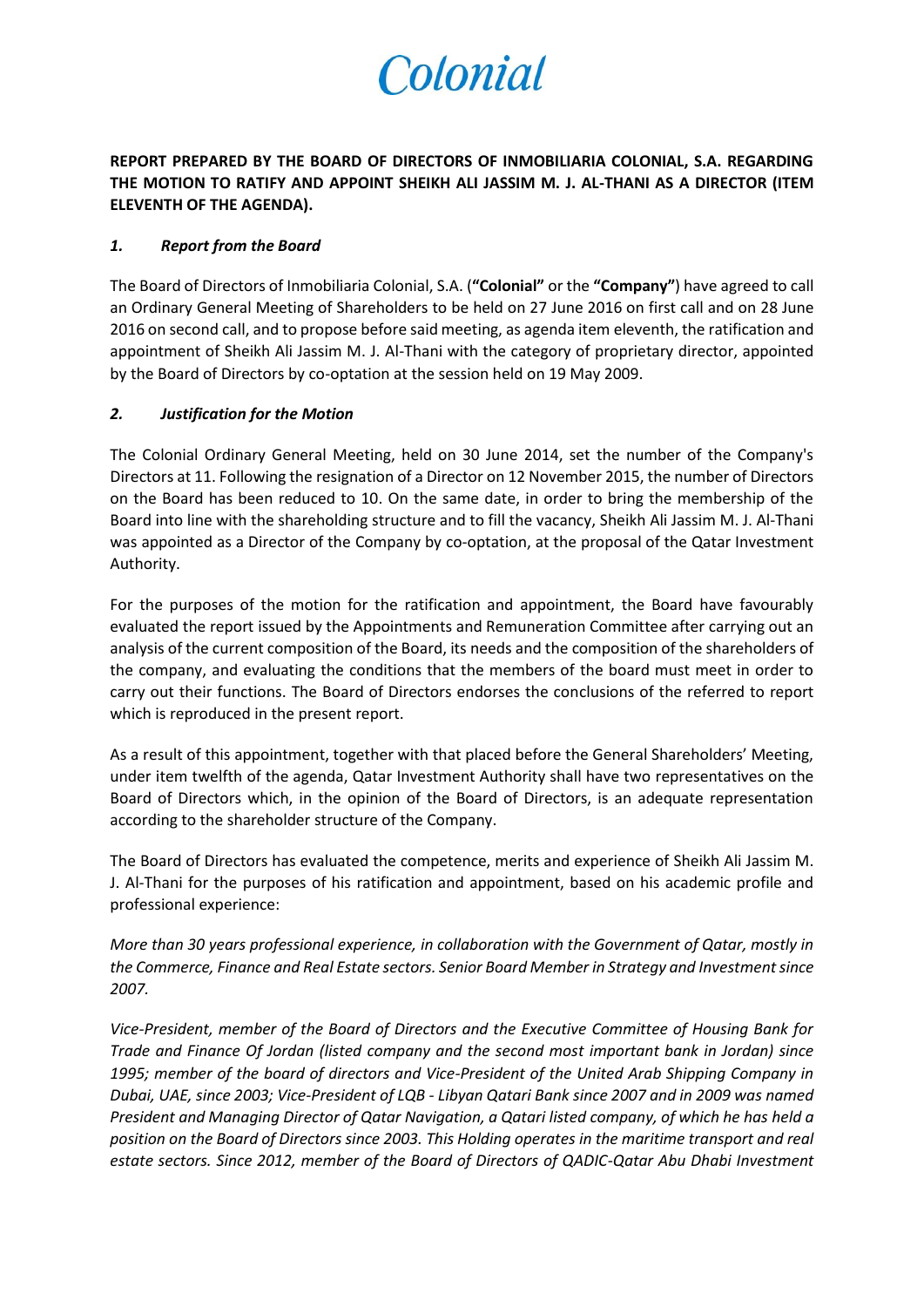

*Company-, a company specialising in real estate investment and private equity. In November 2015 he was appointed as member of the board of Société Foncière Lyonnaise (SFL).*

The professional experience of Sheikh Ali Jassim M. J. Al-Thani detailed in the above paragraphs demonstrate that he has extensive knowledge and experience on the real estate sector at a national and international level.

To this end, the Board of Directors considers that Sheikh Ali Jassim M. J. Al-Thani is a person with professional and commercial experience that is honourable and casts no doubts about his capability to carry out an adequate and prudent management of the Company, and that he has the experience and merits necessary to propose his ratification and appointment as Member of the Board of Directors of Colonial, with the category of proprietary director for the statutory term of four years, before the General Shareholders' Meeting.

\* \* \* \*